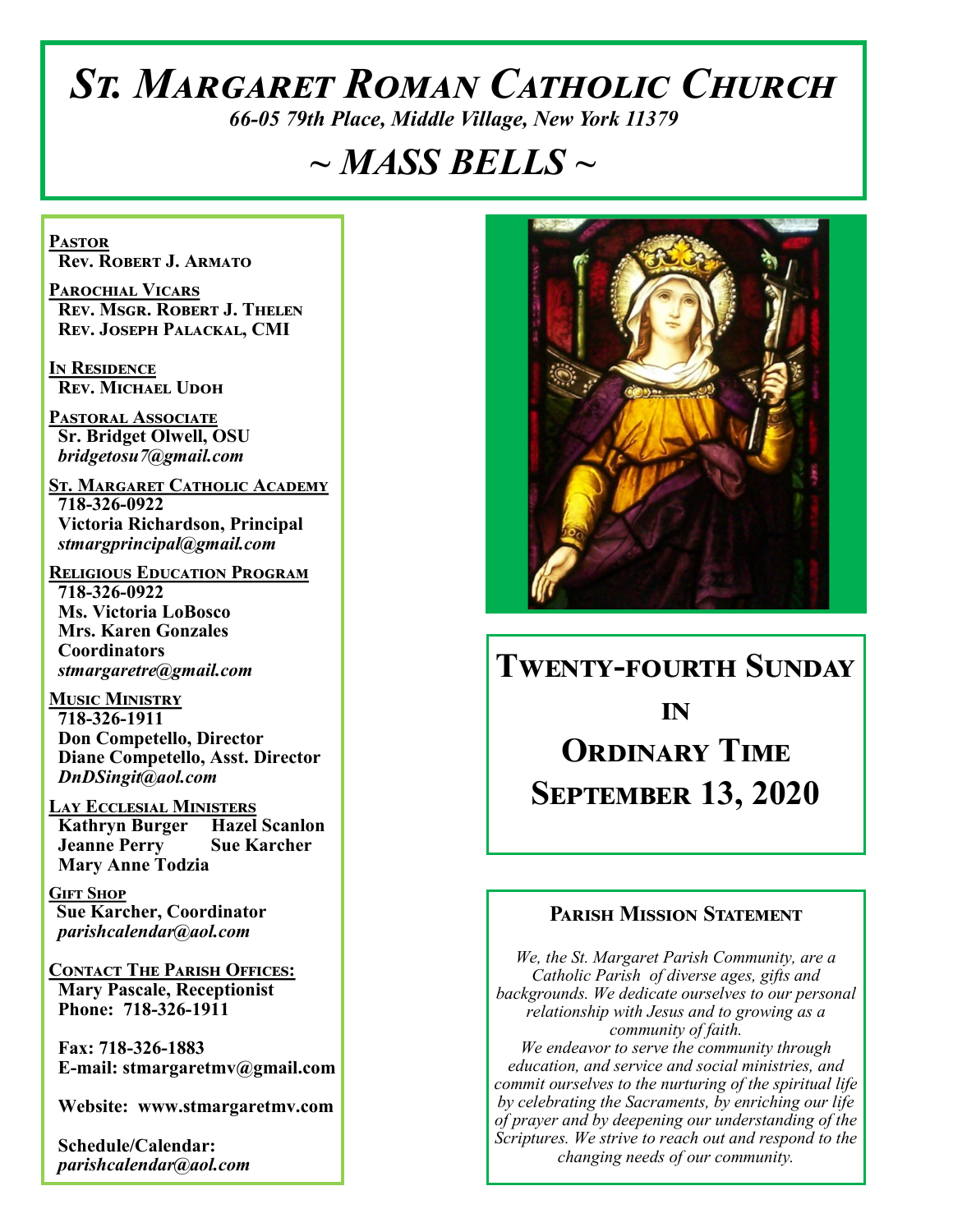## *MASSES FOR THE WEEK*

| SUN.         | <b>SEPTEMBER 13 - TWENTY-FOURTH</b><br><b>SUNDAY IN ORDINARY TIME</b>                                                                                                                                 |
|--------------|-------------------------------------------------------------------------------------------------------------------------------------------------------------------------------------------------------|
| 7:30<br>9:00 | <b>Elissa DeBenedictis</b><br>Daniele Bussa/Geraldine Ciaccio/Philip,<br>Leonardo e Maria Curatolo/Luigi, Michael<br>e Saverio Bosco/Giulia Caruana/Maria e<br>Rosario Chiarenza/Salvatore Cipponeri/ |
| 10:30        | Mary Miller (ANNI)                                                                                                                                                                                    |
| <b>NOON</b>  | Fire Lt. Kevin J. & William Pfeifer                                                                                                                                                                   |
| 5:00PM       | People of the Parish                                                                                                                                                                                  |
| MON.         | <b>SEPTEMBER 14 - THE EXALTATION</b><br>OF THE HOLY CROSS                                                                                                                                             |
| 7:00         | Maria Kaddlick                                                                                                                                                                                        |
| 9:00         | Rose D'Amato                                                                                                                                                                                          |
| <b>TUE.</b>  | <b>SEPTEMBER 15 - OUR LADY OF</b><br><b>SORROWS</b>                                                                                                                                                   |
| 7:00         | Dorothy Daly                                                                                                                                                                                          |
| 9:00         | Ignazio & Giuseppa Pandolfo                                                                                                                                                                           |
| WED.         | <b>SEPTEMBER 16 - STS. CORNELIUS</b><br><b>AND CYPRIAN</b>                                                                                                                                            |
| 7:00         | Anne Rooney                                                                                                                                                                                           |
| 9:00         | Fred Basedow (BIRTH)                                                                                                                                                                                  |
| THU.         | <b>SEPTEMBER 17 - ST. ROBERT</b><br><b>BELLARMINE</b>                                                                                                                                                 |
| 7:00         | <b>Phillip Prima</b>                                                                                                                                                                                  |
| 9:00         | Mary Narky                                                                                                                                                                                            |
| FRI.         | <b>SEPTEMBER 18 - WEEKDAY</b>                                                                                                                                                                         |
| 7:00         | <b>Intention of Anne Slattery</b>                                                                                                                                                                     |
| 9:00         | Mary Narky                                                                                                                                                                                            |
| SAT.         | <b>SEPTEMBER 19 - ST. JANUARIUS</b>                                                                                                                                                                   |
| 9:00         | Collective: Aloysius & Rebecca David/                                                                                                                                                                 |
| 5:00PM       | Mieczyslaw Stroczan<br>People of the Parish                                                                                                                                                           |
| SUN.         | <b>SEPTEMBER 20 - TWENTY-FIFTH</b><br><b>SUNDAY IN ORDINARY TIME</b>                                                                                                                                  |
| 7:30         | Edward H. & Ellen T. Morrissey                                                                                                                                                                        |
| 9:00         | Anna Carosi/Geraldine Ciaccio                                                                                                                                                                         |
| 10:30        | John J. & Margaret M. Forte (ANNI)                                                                                                                                                                    |
| <b>NOON</b>  | Theodore Mundy, Sr. (ANNI)                                                                                                                                                                            |
| 5:00PM       | Aldo Cermeli                                                                                                                                                                                          |

*THE EXALTATION OF THE HOLY CROSS*

## **PARISH INFORMATION**

**Rectory Office Hours** 

**Monday - Friday - 9am to Noon and 1pm to 5pm Saturday - by appointment Sunday - closed**

**CONFESSIONS** - Saturday, 4-4:45pm in the church.

**NOVENA** to Our Lady of the Miraculous Medal Mondays after the 9am Mass.

**THE ROSARY AND DIVINE MERCY** devotion are prayed every morning in the church at 8:30am.

**BAPTISMS** take place every Sunday as needed. Please call the rectory for an appointment and to register your child.

**WEDDINGS MUST** be scheduled at least six months in advance by appointment with a priest or a deacon. Please call the rectory office. For marriage preparation information visit www.pre-cana.org.

**THE ENGLISH CHOIR** rehearses on Tuesday, at 7 pm in the Church. Tenors and baritones needed! **SUSPENDED**

**IL CORO ITALIANO** prattica ogni Domenica prima della Messa Italiana. **SUSPENDED**

**THE YOUTH CHOIR** rehearses on Monday, from 6-7 pm in the Church. For more info, DnDsingit@aol.com **SUSPENDED**

**BOY SCOUT TROOP #119** meets on Tuesdays from 7:15-9 pm in the Parish Hall. New members are welcome, age 10 1/2 & up. Call Mr. Krzewski, 718-894-4099. **SUSPENDED**

**CUB PACK #119** meets on Mondays from 7-8:30 pm in the Parish Hall. New members welcome, age 6 to 10-1/2. Call Mr. Krzewski, 718-894-4099. **SUSPENDED**

**SENIOR CITIZENS** meet every Wednesday at 12 Noon in the Parish Center. **SUSPENDED**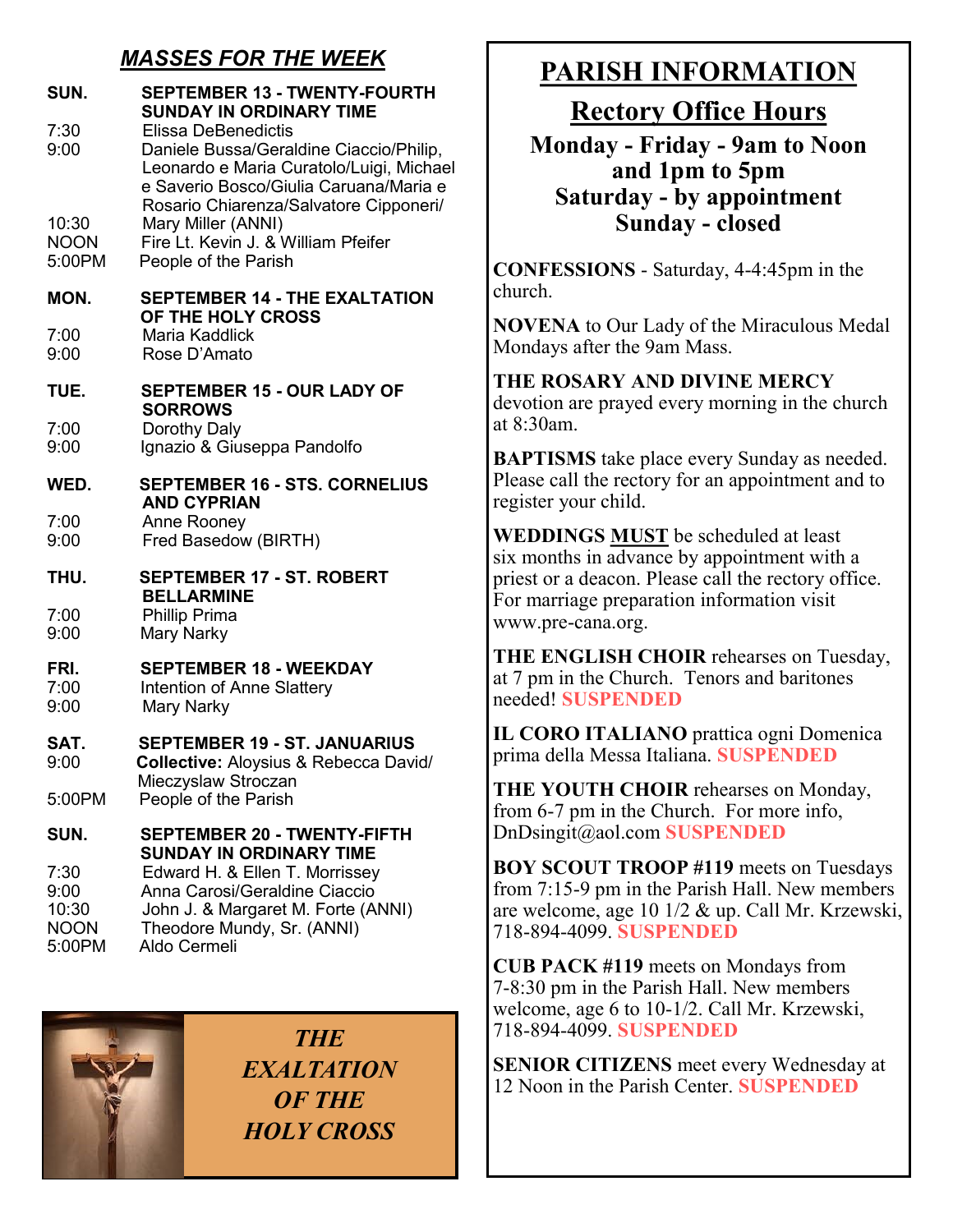# PLEASE PRAY FOR OUR SICK

Connie Faccibene, Linda Frazier, Cari Ann Falk-LoBello, Glen Falk, Ronald Frazier, Robert Sabini, Lee Falk, McKinley Kelleher, Sean Harrison, Justin James Quirke, Elizabeth Ott, Mary Harrison, John Murphy, Anne McGinnis, Julio Pelaez, Maritza Gutierrez, Graciela Mora, Cindy Mulore, Salvatore Tuttolomondo, Gloria Mojica, Gloria Pemaj, Allen McConville, Jack Marchindiondo, The Scaturro Family, Louis Pittelli, Marion Caracciola, Giovanni Campo, Edward Stoltzenberg, Louis Pittelli, James Graff, Carol Arevalo, Immaculate Marge D'Elia, Jim O'Friscoll, Mary Rigovich, Matteo Sabini, Bob Biolsi, The Mojica Family, Msgr. Leonard Badia, Matthew Zender, Cathie Greulich, Joseph & Mary Augustine, Anthony Pittelli, Josephine Hartnett, Karen Schaefer, Jill Archbold, Fr. Paul Weirichs CP, Hannah Lehman, Daniel Wilson, John Austin Bryzgornia, Dave Kazmier, John Nogiewich, Tim Rooney, Frank Ciccone, Cindy (Peli) Heege, Dr. Ajay Lodha, Dr. Vincent P. Rappa, Charlie Krzewski, Helga Zender, Deacon John DeBiase, Tom Haubert, John Miller, Cathie Greulich,

*The names will remain for 3 months, please call 718-326-1911 and ask for continued prayers.*

## **Prayer Requests**

**Pray for vocations to the Priesthood and Religious Life.** 

**Pray for first responders and medical personnel.**

**Please pray for our men and women from our Parish serving in the defense of our country: Lt. Col. Thomas Frohnhoefer Sgt. Robert A. Domenici** 



*WE RECALL OUR BELOVED DECEASED Especially:*

> *David J. Sheeran, Caterina D'Anna*

*May they rest in Christ's Peace!*

## **MEMORIALS**

### *ALTAR CANDLES THIS WEEK*

*are offered in memory of Ignazio & Giuseppa Pandolfo at the request of Ben Armato*

#### **EUCHARISTIC ADORATION**

 We will hold a *holy hour* of Eucharistic Adoration consisting of Exposition and Benediction of the Most Blessed Sacrament, Rosary, litany, scriptural reading, and time for quiet, personal prayer from 9:30 until 10:30AM on the first Saturday of each month beginning October 3.

Come and spend some quality time with the Lord!

### **TODAY'S READINGS**

 *Twenty-fourth Sunday in Ordinary Time*

Sir 27:30-28:7 Ps 103:1-4, 9-12 Rom 14:7-9 Mt 18:21-35

### **READINGS FOR THE WEEK**

 Monday: Nm 21:4b-9 Ps 78:1bc-2, 34-38 Phil 2:6-11 Jn 3:13-17 Tuesday: 1 Cor 12:12-14, 27-31a Ps 100:1b-5 Jn 19:25-27 or Lk 2:33-35 Wednesday: 1 Cor 12:31-13:13 Ps 33:2-5, 12, 22 Lk 7:31-35

 Thursday: 1 Cor 15:1-11 Ps 118:1b-2, 16ab-17, 28 Lk 7:36-50

Friday: 1 Cor 15:12-20 Ps 17:1bcd, 6-7, 8b, 15 Lk 8:1-3

 Saturday: 1 Cor 15:35-37, 42-49 Ps 56:10c-12, 13-14 Lk 8:4-15

 Sunday: Is 55:6-9 Ps 145:2-3, 8-9, 17-18 Phil 1:20c-24, 27a Mt 20:1-16a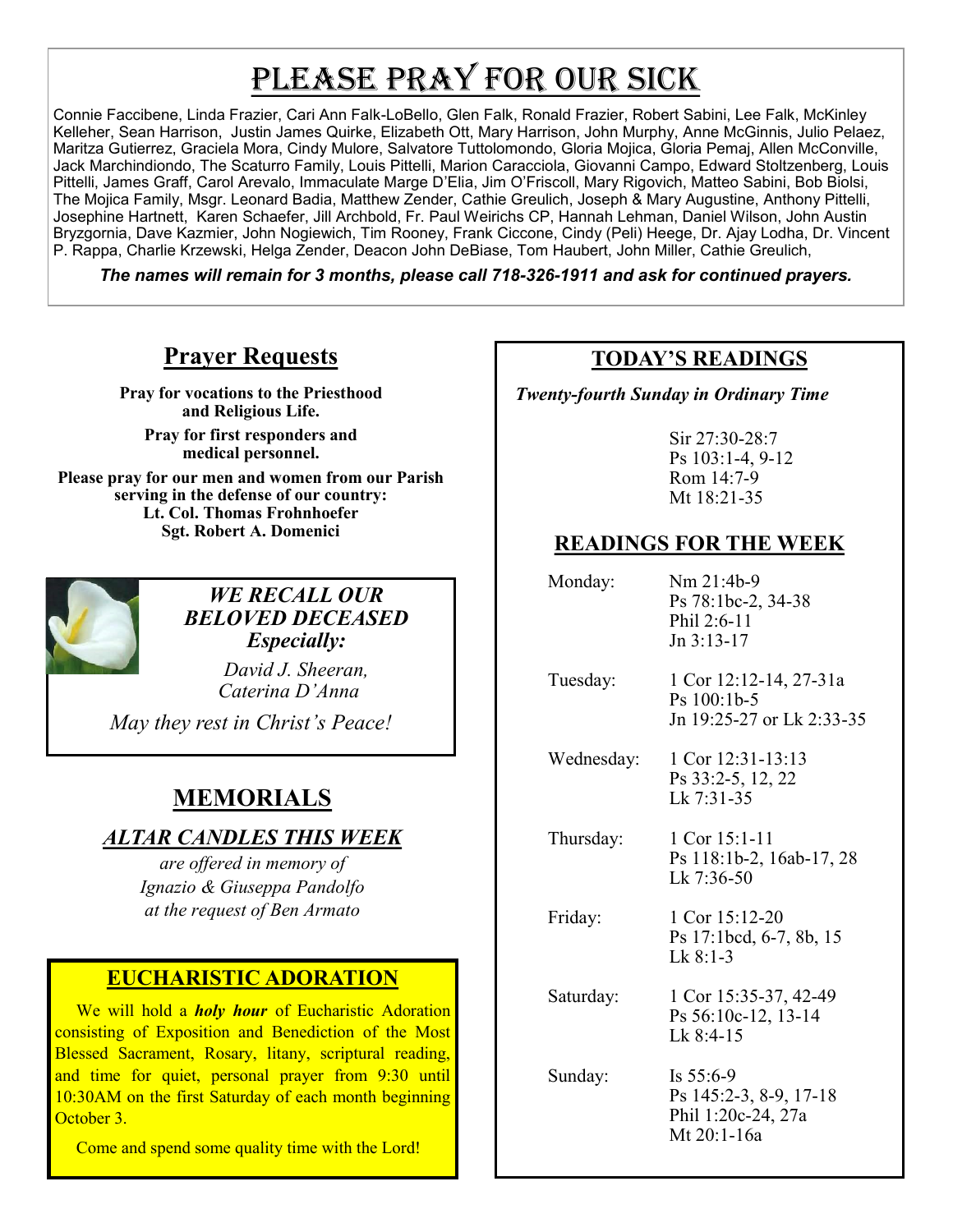#### *From the Pastor's Desk:*

#### *"HOW many times???"*

 This week's first reading and Gospel passage address the questions of mercy and forgiveness, judgment and justice, from the wisdom sayings of ben-Sira to Jesus answering St. Peter's question on personal relationships.

 The first reading from about two centuries before the time of Christ reminds us of the problems of anger, holding a grudge, and seeking revenge. Anger often eats away at us, taking control of our reason. Moreover, it has a terrible effect on our souls to the point where we even burn the bridge that would allow us to seek forgiveness from God for our own offenses. We become blinded to our own sins and indifferent to the need to be reconciled to one another no less with God.

 A good question arises, though, from the lips of St. Peter in the Gospel story, "Well, just HOW many times do I have to forgive?" God bless St. Peter for asking! It's an interesting question. We'd like to have an absolute number, so we can recount the times and call it quits when we hit the acceptable quota, at which point we feel free to bear animosity toward the repeat offender forever after.

 One of the things that always has impressed me about this story is that St. Peter is asking the question in reference to forgiving *his brother,* i.e., St. Andrew. Now, Peter and Andrew weren't "just" brothers. They were also business partners, working hard with their crew, side-by-side in a small fishing boat six days a week, fifty-two weeks a year (no two-day, no less three-day, weekends, and no vacations, either). They very well may have lived in the same house or at least next door to one another, as was common for families even into our own time. I imagine that that could get on one's nerves, tensions flaring up, patience getting exhausted, and harsh words being exchanged. "Familiarity breeds contempt," as the saying goes. If two of the greatest saints, two of Jesus' hand-picked Twelve, could fight, I guess it's not so odd that we might do the same within our own families.

 Now, this is not to justify or excuse the harms that we do, just because saints have done it before us. There are few things that Satan likes better than breaking up families, which are the basic building block of societies, including the Church. I mention it as a point of reflection toward the answer that Jesus gave to St. Peter using the parable, the point of which is that mercy and forgiveness should triumph over judgment and condemnation, and that we will get back what we give; i.e., we need to treat others the way that we want God to deal with us.

 Forgiveness does not mean glossing over an injury, but it does require that we do not let the recognized, admitted injury take over our lives. The fire of anger and hatred can be extinguished only by forgiveness and love. We need to recognize the harm that has been done, the sin that has been committed, and to be willing in spite of it to show mercy and to pardon "from [the] heart," if we expect God to do the same with us.

 The debt of our sins cannot be paid by mere human effort. The payment has required the merciful love of the King wonderfully granted through Jesus Christ, the innocent one dying for sinners, for each and every one of us.

 The first reading and the Gospel passage can be summarized, then, in the fifth petition of the Lord's Prayer: "Forgive us our trespasses [sins] as we forgive those who trespass [sin] against us." How often we say those words without realizing that they can be either a plea for God's mercy or a self-imposed sentence of condemnation! Rattling through prayers is never a good idea.

 HOW many times will God forgive us? As many times as we repent of our sins and try by His grace to avoid them in the future. So, never be afraid to turn to God for forgiveness, do not be afraid to seek forgiveness from others, and do not be afraid to forgive others again and again and again. Forgiveness goes hand-in-hand with love, which is the very essence of God.

#### *~Fr. Armato*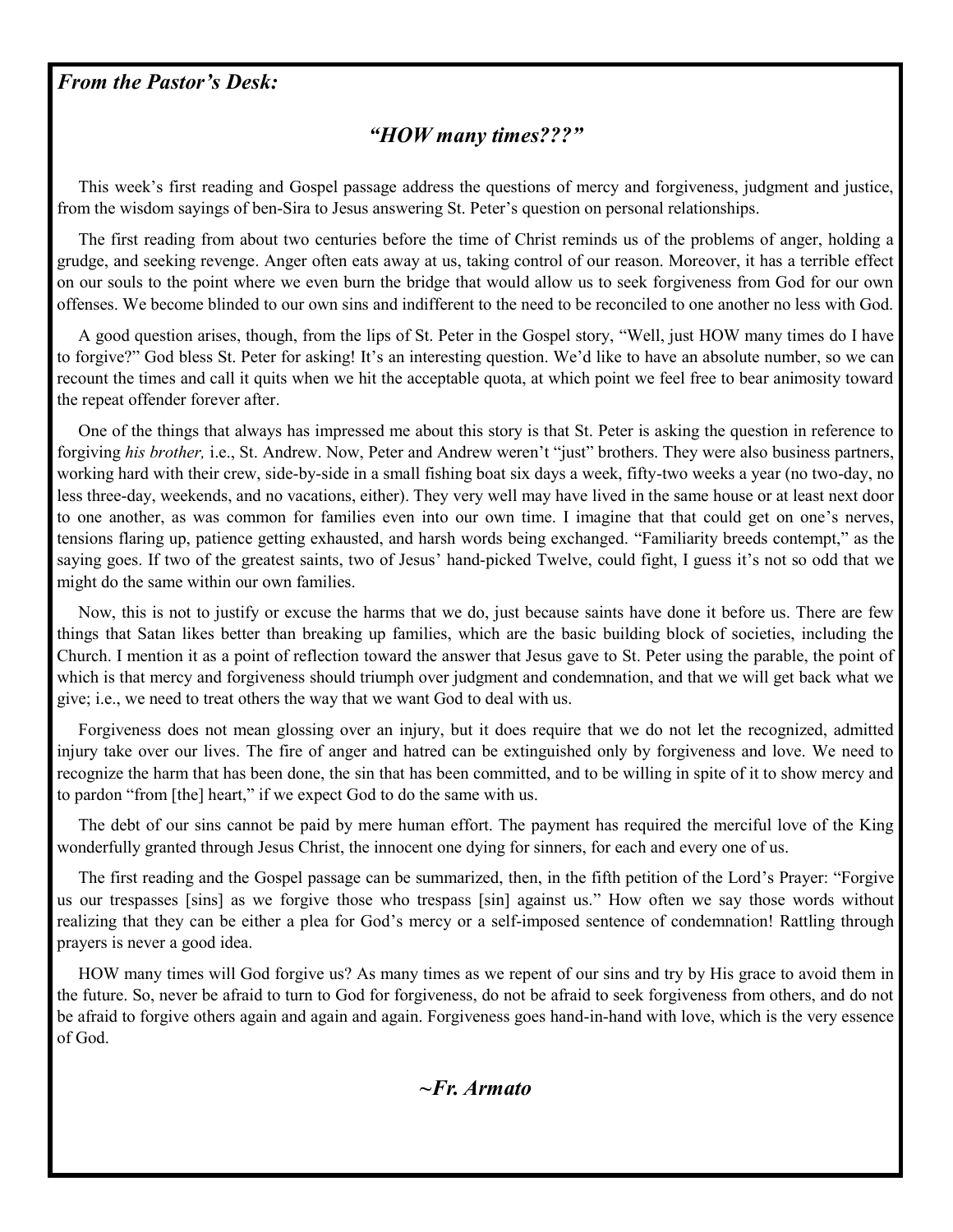### **ANNUAL CATHOLIC APPEAL**

 The **2020** *Annual Catholic Appeal* campaign continues toward our goal of **\$80,015. So far, 127 families have pledged \$49,542 (61.9% of goal).**

 With about 650 families registered in the Parish, it comes to an *average donation of \$125 per family*. Even in these difficult times, it's certainly not a burden if we **ALL** pitch in between now and Christmas.

 First come your own family needs, then those of the Parish. Finally, please consider your ACA responses so that we may continue to serve the needs of our Parish and our Diocese.

Make your ACA pledges at the following website, if you have not received a donation request by mail:

#### **www.annualcatholicappeal.org**

### **PARISH FINANCES**

 Thanks to all of you who have sent in or dropped off your contributions using the envelopes mailed to you, or who have used weekly or monthly e-giving!

 To use *Faith Direct* for e-giving, go to the icon on our website and follow the instructions to sign up, or you can go straight to the *Faith Direct* **website** and enter our parish code **NY299**. You can change or drop out later on, as you wish.

 A special word of thanks to parishioners who have donated so generously towards the HVAC projects and what would have been regularly scheduled "second collections".

### **MEMORIAL OPPORTUNITIES**

 The lectionaries used for Mass each day have become frayed over the years and need to be replaced. Also, a set of liturgical books is needed for the rectory chapel. Please contact Mary at the Rectory, if you would like to donate one or more of these books in memory or honor of someone:

 *Church Lectionary* - \$150 per volume (4) *Chapel Lectionary* - \$100 per volume (4) *Chapel Missal* - \$100 (1)

#### **THE ST. VINCENT dePAUL FOOD PANTRY**



 is located in the Convent 66-25 79th Place

#### The Pantry is open every **WEDNESDAY AND SATURDAY from 10:00am to 12:00Noon**

#### **PLEASE OBSERVE SOCIAL DISTANCING AS YOU WAIT**

 Please bring your contributions of food, especially non -perishables, and place them in the bin located by the center entrance to the main vestibule in church. You can also contribute grocery store gift cards, dropping them off at the rectory.

Thank you for your generosity!

#### **CHURCH OPEN HOURS**

 **The church will be open only for the celebrations of Masses and baptisms. It will be closed at all other times to enable us to clean and sanitize the facilities.** 

 *Please observe these rules for your safety and that of others:* 

Do NOT enter the church if you are sick. Anyone entering the church MUST wear a facemask or covering. "Social distancing" MUST be observed at all times.

Sit *only* in the areas that are marked with a taped cross.

The lavatories are locked.

 Please do NOT leave *anything* in the pews or at the entrances, including prayer cards or brochures.

#### **SPECIAL COLLECTION**

 We usually have a visiting missionary speak to us during the summer months and take up a special collection to aid the **missions.** We also have been requested by Bishop DiMarzio to assist the Christian community in **Lebanon** this September.

 Since the ushers are not allowed to take up collections, please put your contributions in the Poor Boxes located at each of the entrances to the church **THIS** Sunday, September 13, either loose or in an envelope marked for that purpose. Thanks for helping your brothers and sisters in need!